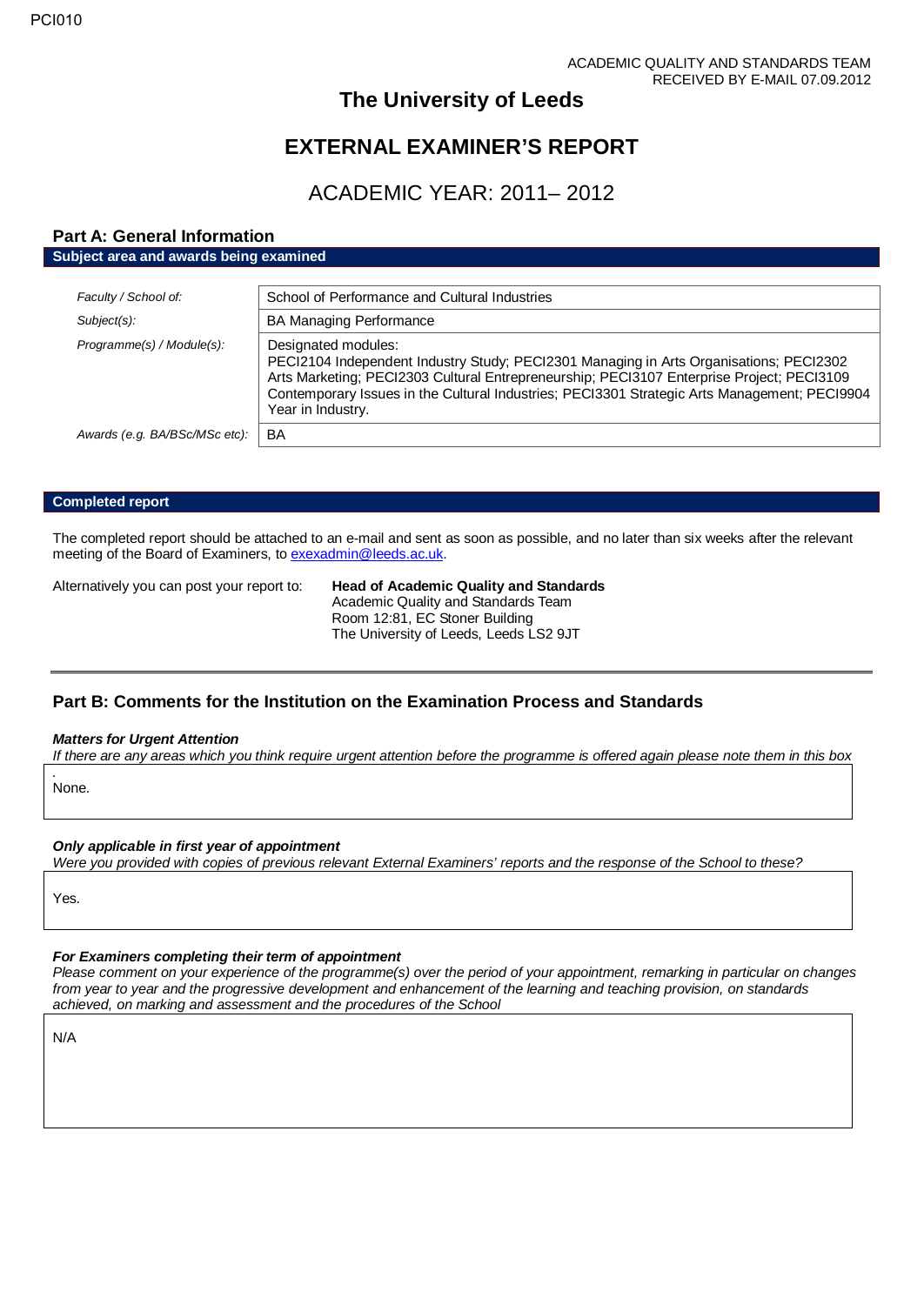- **1. Please indicate the extent to which the programme Aims and Intended Learning Outcomes (ILOs) were commensurate with the level of the award**
	- *The appropriateness of the Intended Learning Outcomes for the programme(s)/modules and of the structure and content of the programme(s);*

• *The extent to which standards are appropriate for the award or award element under consideration.* The programme Aims and ILOs seem to me to be entirely appropriate – challenging, aiming at standards of excellence/ professional competence defined by cultural industry insiders not by academics, and feasibly achievable given the quality of teaching evidenced.

#### **2. Did the Aims and ILOs meet the expectations of the national subject benchmark (where relevant)?**

• *The comparability of the programme(s) with similar programme(s) at other institutions and against national benchmarks and the Framework for Higher Education Qualifications.*

See above. This is a specialized programme, practically unique to Leeds. National subject benchmarks are not relevant. Staff seem to me to have an expert understanding of real-world performance management expectations, and the programme succeeds in explaining these to students.

#### **3. Please comment on the assessment methods and the appropriateness of these to the ILOs**

• *The design and structure of the assessment methods, and the arrangements for the marking of modules and the classification of awards;* 

• *The quality of teaching, learning and assessment methods that may be indicated by student performance.* Assessment methods are well designed and structured: varied, with real-world roots in some cases (business planning exercises and reflective accounts contextualizing actual work experience, e.g.); rigorous both in the demands they make of students and the demands they make of markers.

#### **4. Were students given adequate opportunity to demonstrate their achievement of the Aims and ILOs?**

- *The academic standards demonstrated by the students and, where possible, their performance in relation to students on comparable courses;*
- *The strengths and weaknesses of the students as a cohort.*

Yes. Students were given ample opportunity to demonstrate their achievements. Assignment briefings struck me as exceptionally thorough. Feedback to students who, through lack of application, had achieved relatively little delivered necessary messages politely yet firmly. I found the tone of feedback generally to be very well judged. Comparing Leeds students with those on my own university's music management courses, I sense that the Leeds Managing Performance cohort has (on average) a clearer vocational focus, and greater willingness to exercise individual initiative. Marks awarded in Leeds, though without question fair, are typically a shade lower than those likely to be awarded to comparable work in <> (3-4 points lower perhaps).

### **5. For Examiners responsible for programmes that include clinical practice components, please comment on the learning and assessment of practice components of the curriculum**

N/A

#### **6. Please comment on the nature and effectiveness of enhancements to the programme(s) and modules since the previous year**

*It would be particularly helpful if you could also identify areas of good practice which are worthy of wider dissemination.*  This was my first year as External Examiner. No recent programme enhancements were brought to my attention.

## **7. Please comment on the influence of research on the curriculum and learning and teaching**

*This may include examples of curriculum design informed by current research in the subject; practice informed by research; students undertaking research.* 

I found relatively little evidence that research personally undertaken by members of the School had influenced learning and teaching, but close connection with wider research literature was fully apparent. Cultural policy teachers have a fine line to tread: much of the academic research available is fiercely critical of current (government-directed) policy approaches. Students hoping for careers in the cultural industries rather than academia need to be made aware of academic debate, but should also be shielded from excessive cynicism. Leeds strikes a sensible balance, in my opinion.

## **For Examiners involved in mentoring arrangements**

### **8. If you have acted as a mentor to a new External Examiner or have received mentor support please comment here on the arrangements**

N/A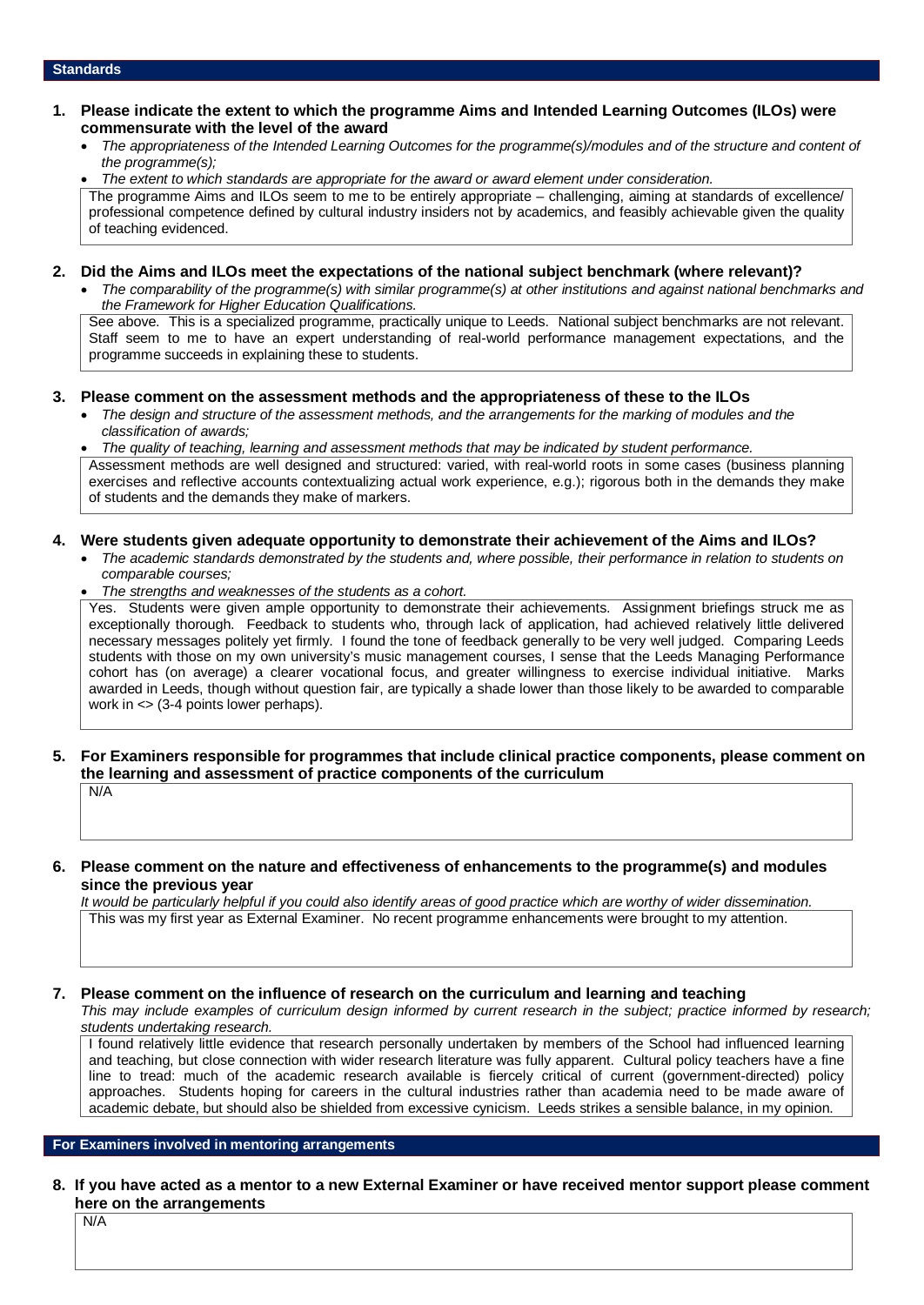- **9. The University and its Schools provide guidance for External Examiners as to their roles, powers and responsibilities. Please indicate whether this material was sufficient for you to act effectively as an External Examiner.**
	- *Whether External Examiners have sufficient access to the material needed to make the required judgements and whether they are encouraged to request additional information.* Fully sufficient, yes.
- **10. Did you receive appropriate documentation relating to the programmes and/or parts of programmes for which you have responsibility, e.g. programme specifications or module handbooks, marking criteria?**
	- *The coherence of the policies and procedures relating to External Examiners and whether they match the explicit roles they are asked to perform.*

I was fully, efficiently and very courteously briefed. Thanks.

**11. Were you provided with all draft examination papers/assessments? Was the nature and level of the questions appropriate? If not, were suitable arrangements made to consider your comments?**

I was not provided with draft exam. papers/assessments. I am nevertheless confident (having looked at questions in retrospect, along with students' answers to them) that the nature and level of questions was appropriate without exception. Student weaknesses were exposed. Students with exceptional ability/commitment to the course had opportunities to shine. An eloquently wide spread of marks resulted.

**12. Was sufficient assessed / examined work made available to enable you to have confidence in your evaluation of the standard of student work? Were the scripts clearly marked/annotated?** 

Yes; yes. But see Other comments, below, for my thoughts on possibly excessive annotation of scripts.

**13. Was the choice of subjects for dissertations appropriate? Was the method and standard of assessment appropriate?**

N/A. I did not examine dissertations.

**14. Were the administrative arrangements satisfactory for the whole process, including the operation of the Board of Examiners? Were you able to attend the meeting? Were you satisfied with the recommendations of the Board?**

Administrative arrangements were exemplary. I did attend the Board of Examiners. I was fully satisfied with its recommendations.

**15. Were appropriate procedures in place to give due consideration to mitigating circumstances and medical evidence?**

Yes. Arrangements seemed fair, effective and suitably discreet.

#### **Other comments**

**Please use this box if you wish to make any further comments not covered elsewhere on the form**

- 1. Some clutches of work were very extensively hand-annotated, with annotations duplicated in typed/online feedback. Marking as thorough as this must be enormously time-consuming. In the interests of efficiency, some simplification/ streamlining could possibly be considered – a writing club for instance, where students could discuss general academic writing issues (including referencing) with members of staff running it on a rota basis. Specific assignment feedback could then focus on content, not presentation and lapses therein. A move away from routine double marking of assignments toward single marking with moderation could be considered too.
- 2. Students are lavishly briefed before take-away exams happen, giving them the opportunity to prepare template answers in advance. I wondered what purpose these take-away exams serve. Could/should assignments of the normal more leisurely type replace them?
- 3. Under the "student weakness" heading: limited life and work experience (inevitable given their age) hampers student understanding of, e.g., Arts Council policy documents and government policy statements. They respond naively, taking official words at face value, where people with more experience would read between lines or disregard the statements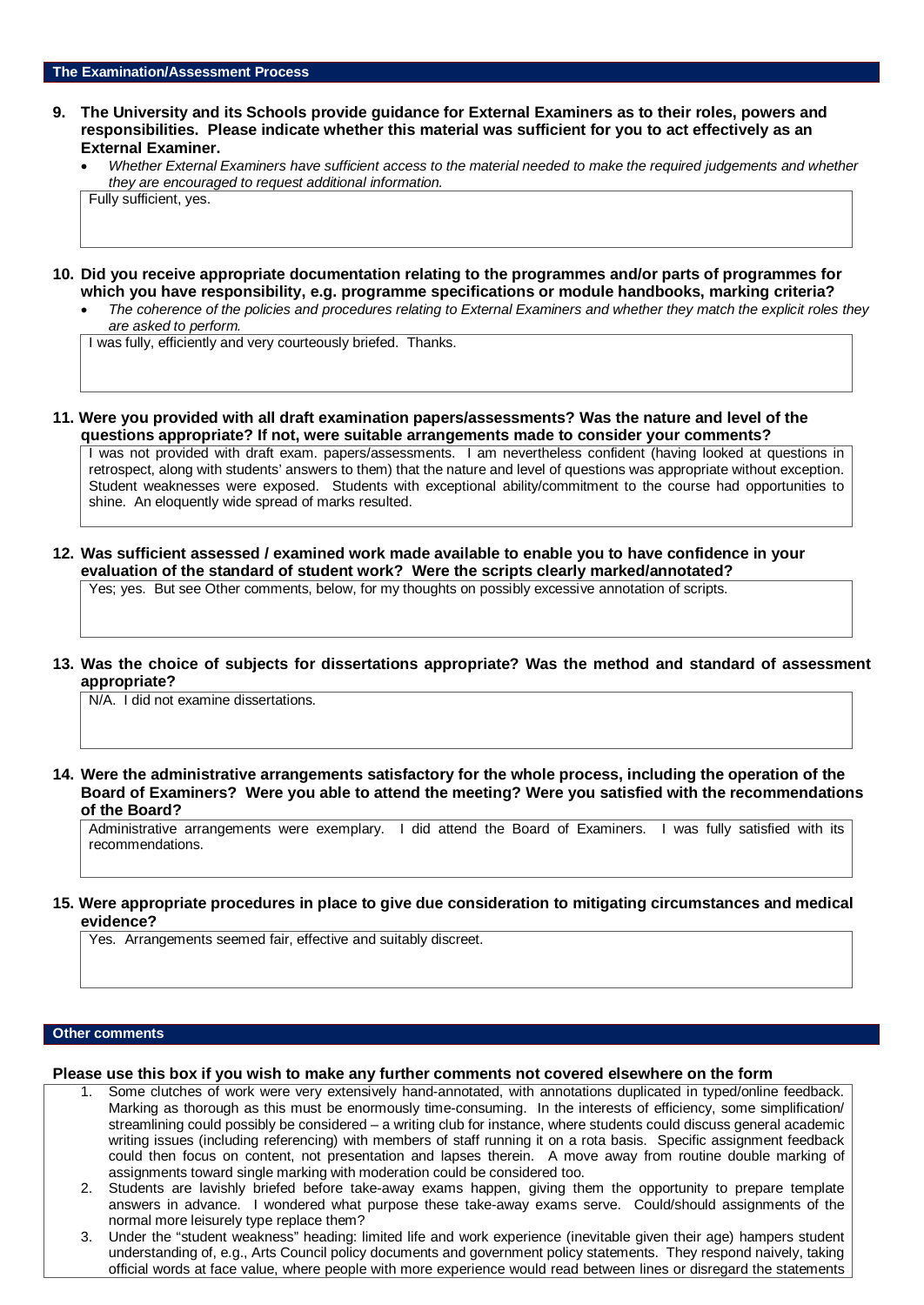altogether. I wondered whether the programme could do more to counter this slightly credulous tendency (though without breeding cynicism – see 7 above). A first-year module requiring students to map the Leeds city cultural scene c.1912 for instance: this would show them what "culture" looked like before the Arts Council existed to "develop" it, promoting useful debate around the political, socio-economic and technical causes of cultural change.

4. Modules allowing students to gain up-to-date insight into the world of work (run in conjunction with Opera North, e.g.) seem to me to be exceptionally valuable. I shall attempt their partial replication at <>. Students in other University of Leeds schools might benefit from them too, if there is room to expand.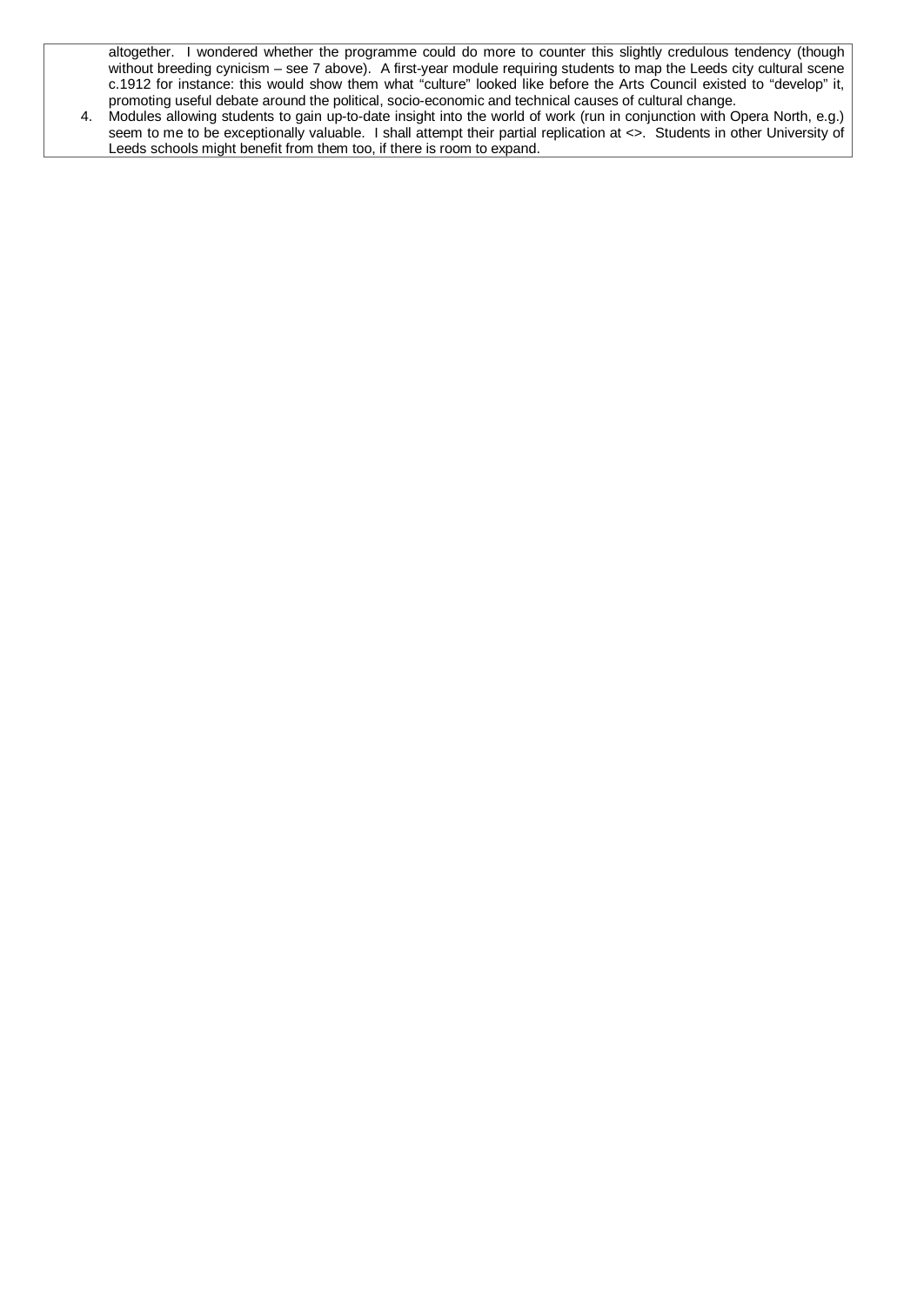### **SCHOOL OF PERFORMANCE AND CULTURAL INDUSTRIES**

### **RESPONSE TO EXTERNAL EXAMINER REPORT**

## **ACADEMIC SESSION 2011-12**

| <b>PROGRAMME TITLE</b>  | <b>BA (HONS) Managing Performance</b> |
|-------------------------|---------------------------------------|
| <b>NAME OF EXAMINER</b> | ◇                                     |

We would like to thank  $\le$  for  $\le$  useful, supportive and positive report. Given the specialized nature of the programme, it is most welcome that <> acknowledges that the *"staff seem to me to have an expert understanding of real-world performance management expectations, and the programme succeeds in explaining these to students."*

We are pleased to note <> recognition of the quality of teaching, the rigor of assessment methodologies, the ability of the students and the integration of real world experiences into a programme*, "aiming at standards of excellence/ professional competence defined by cultural industry insiders not by academics, and feasibly achievable given the quality of teaching evidenced."*

It is clear that the range of assessments examined was considered to be a good and representative sample, and we welcome <> remarks about the thoroughness of the assignment briefings and the tone and quality of the feedback provided. Given the exceptional set of results achieved by the current third year cohort, it is useful to note that he considers marks awarded to be fair.

We acknowledge the point that clearer evidence could have been provided for how staff research feeds into the curriculum whilst also welcoming <> recognition that, *"close connection with wider research literature was fully apparent."* This was in part due to the modules that have been allocated to <> (ie. no dissertations, nor coverage of modules where staff research interests fall into other areas of the School's curriculum) and part due to the failure to explain some specific research connections within the modules examined. We will ensure that this is made more apparent this year, especially following the appointment of <> to the staff.

We are grateful for the specific comments made under the following headings:

1. Feedback: <> notes that the scale of feedback provided is 'enormously timeconsuming' and we welcome <> suggestions for 'simplification and streamlining'. The School does have an accepted policy in this area and whilst all feedback adhered to this policy there were some instances where the feedback provided was more extensive. This has recently been addressed in a Staff Development Day and thus a greater consistency should be evident next year, especially with regards to annotation of scripts.